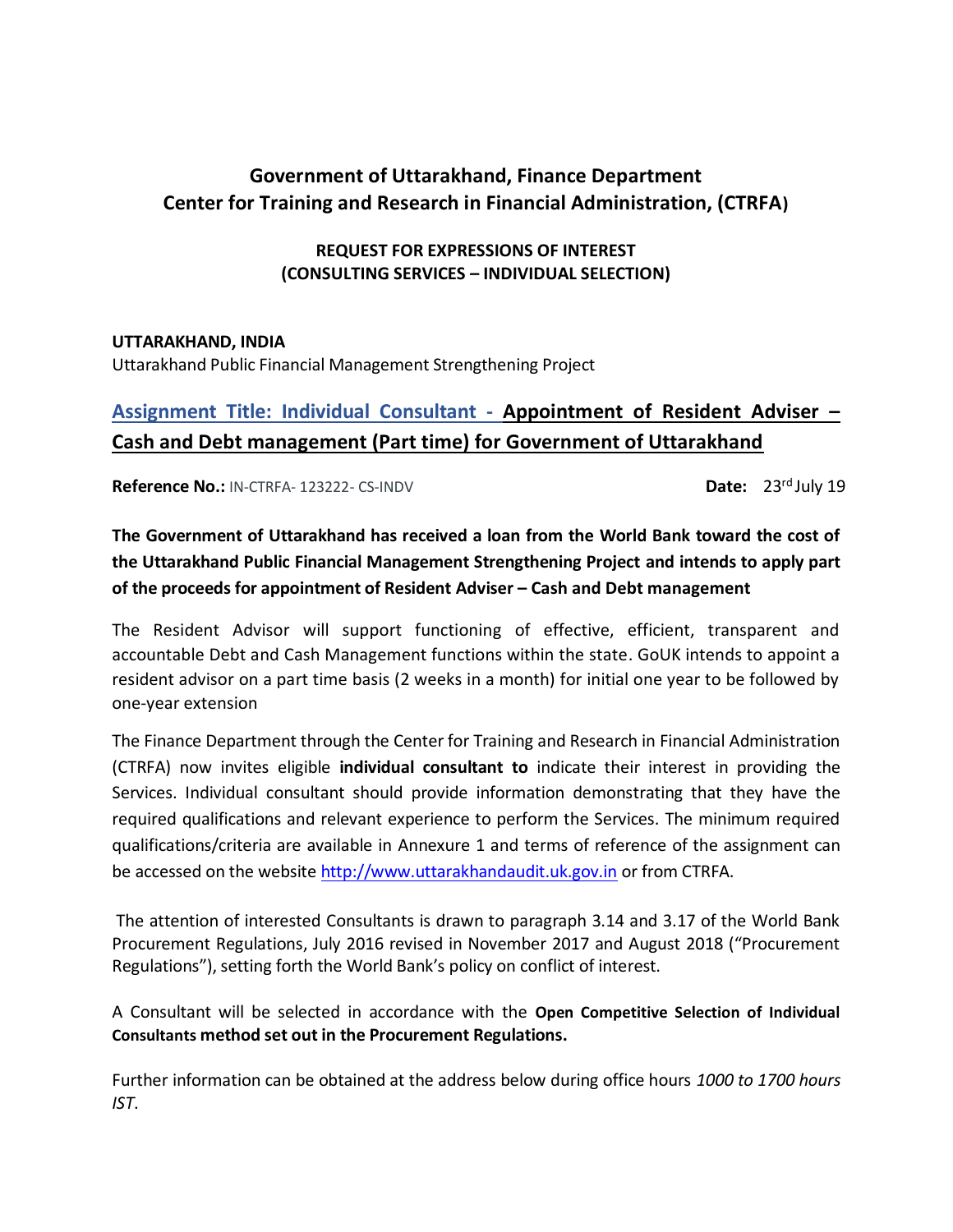Expression of Interest should include a covering letter expressing your interest for the assignment and a detailed CV which can be delivered either as a hard copy at the address given below or as soft copy to the mail id given below latest by **1700 hours IST on 7 th August 2019.** 

### **Project Director Uttarakhand Public Financial Management Strengthening Project Center for Training and Research in Financial Administration Near Uttarakhand Technical University**

Sudhowala P.O Premnagar , Dehradun Pin 248007, Uttarakhand Tel: +91-135-2226790(O), 2226791(O), **Mob: +91-9358119541** E-mail- *ukpfmswb@gmail.com*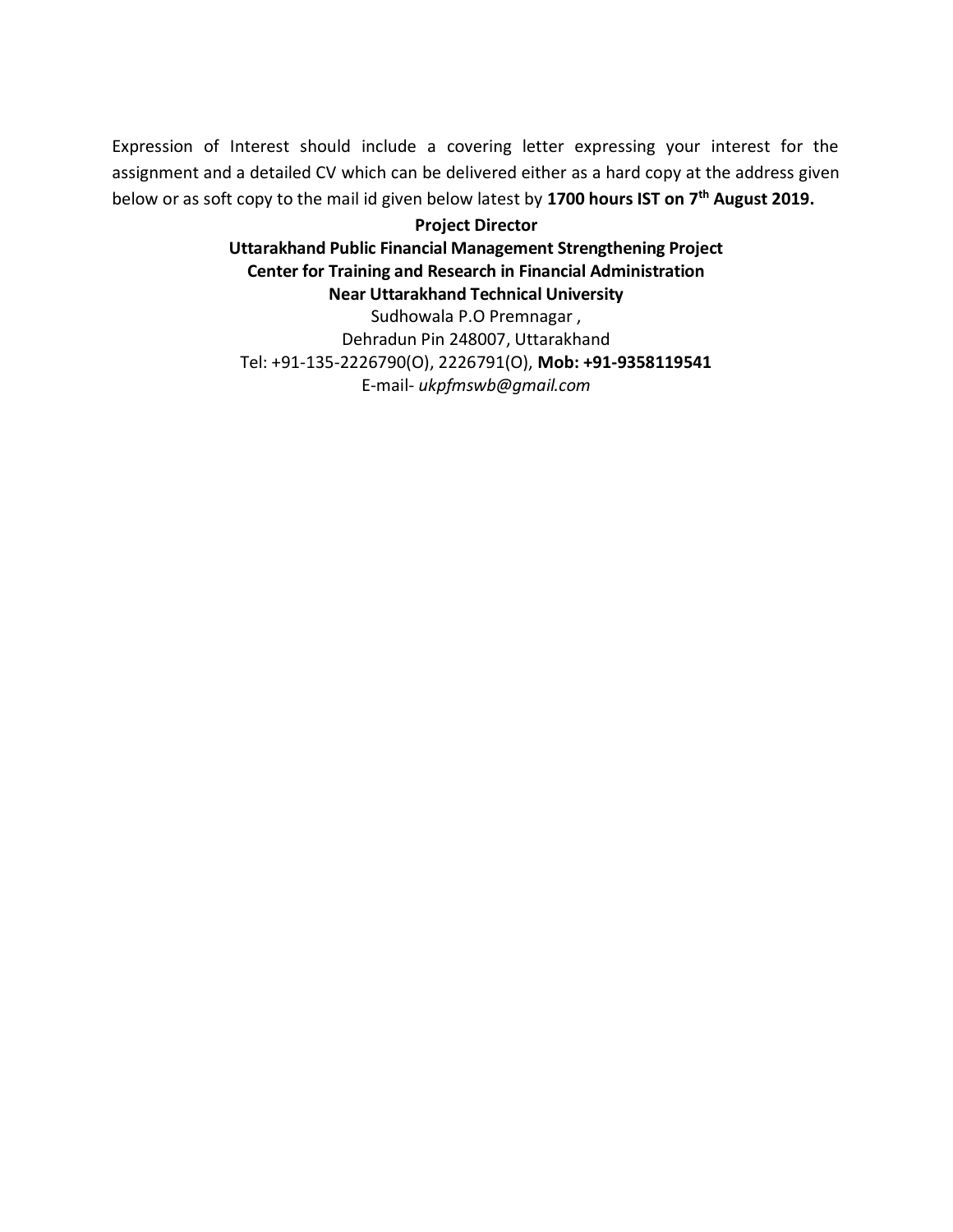# **Annexure- 1**

# **Terms of Reference for a Resident Adviser – Cash and Debt management**

- 1. Cash management is crucial to a government to establish credible budget execution, strengthen institutional capacity and establish tools for effective life-cycle management of debt. Debt management plays a critical role in ensuring that data on debt is well maintained and debt is appropriately sourced and sustainable.
- 2. The current debt management structure in GoUk is like other Indian states, with responsibilities shared amongst the Government of India (GoI), the Reserve Bank of India (RBI) and GoUk, with formal coordination mechanisms between these entities. The debt management function within GoUk is distributed between the Budget Cell and Finance section (called FS-1) in the Finance Department.
- 3. While the State does not directly borrow from external sources, external loans may be contracted by the GoI and the proceeds are passed on to the GoUk as domestic debt and disbursed in local currency. Therefore, Uttarakhand debt profile is currently insulated from exchange rate risks. The maturity profile of State's debt is relatively long-term. NSSF borrowings are usually for 25 years (with a moratorium of 5 years), and State government securities are of 10-year maturity, though other options exist.
- 4. GoUk prepares an annual borrowing plan and the Budget Cell prepares estimates of interest payments and loan repayments for the budget. The borrowing limit is set within the targets specified in the UFRBM Act, 2005 (amended in 2011 and 2016). UKFRBM Act, 2005 mandates that the borrowing can be taken for development activities and not for covering revenue expenditures. GoUk interest payout and debt contracted during the year has been increasing in the last three years during to increasing revenue deficit. Due to improving finances it is expected that the future interest cost and debt would contained by the government.
- 5. Cash flow forecasts are presently consolidated on spreadsheets monthly. A Resource Mobilization Committee, chaired by the Chief Secretary, meets monthly to review cash flow forecasts and compare actuals against the previous year and current year budget. Explanations for significant variations are sought from line departments. A daily report on the cash balance in the Treasury Single Account is obtained from RBI. The cash balance is monitored daily and decisions are taken relative to the minimum or target balance. Issuance of guarantees is governed by the UKFRBM Act and Uttarakhand Ceiling on Government Guarantee Act, 2016 and Government Orders.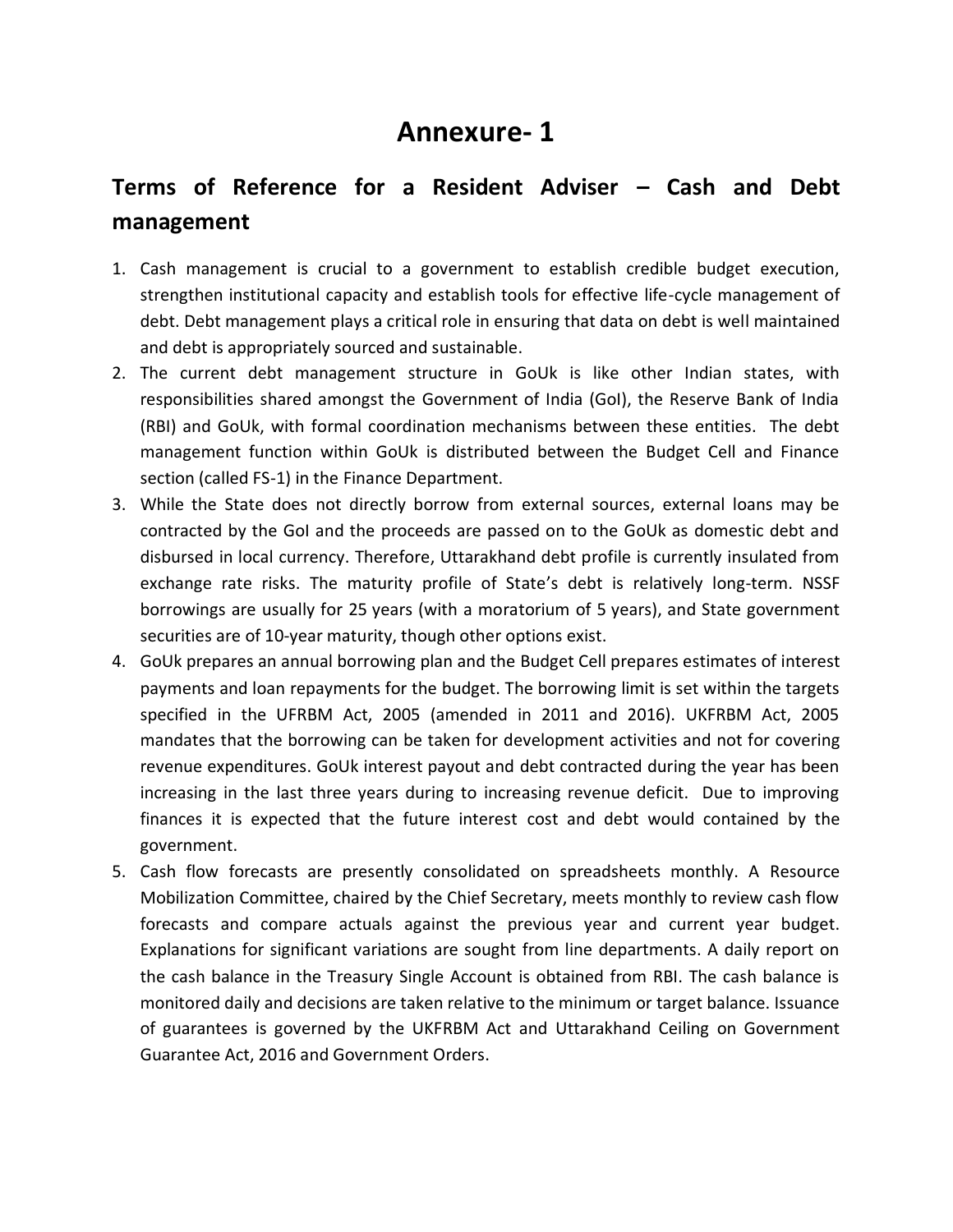- 6. RBI provides several cash management facilities for the States. The States can utilize the WMA provided by RBI as a WMA and as special drawing facility (SDF) where the credit is backed up with collateral in form of direct holdings of GoI securities or indirect
- 7. GoUK intends to appoint a resident advisor on a part time basis (2 weeks in a month) for initial one year to be followed by one year extension.

### *Objective:*

8. The Resident Advisor will support establishment of the Debt and Cash Management Cell (DCMC) and the functioning of effective, efficient, transparent and accountable Debt and Cash Management functions within the DCMC.

### *Detailed Tasks & Responsibilities*

- 9. The key tasks and responsibilities of the Resident Advisor will be to support effective Debt and Cash Management activities in GoUK and set up the framework for DCMC. This will entail, among others:
	- a) Advise GoUK is setting up the DCMC Section.
	- b) Support DCMC in preparing a robust debt management strategy and annual borrowing plan based on the budgetary and macroeconomic forecasts for a forward looking 3 years.
	- c) Advise DCMC in preparing timely auction calendar.
	- d) Further develop the simple cash flow forecasting model based on time series analysis and complement it with selective request of cash flow forecasts from key line ministries.
	- e) Analyze and recommend size of the cash buffer.
	- f) Develop an overall framework for how to utilize the WMA/SDF facilities offered by RBI to ensure that expenditures can always be executed while minimizing the cost of carry.
	- g) Undertake and teach DCMC staff debt sustainability analysis and providing debt service estimates, with sensitivity analysis for budget preparation.
	- h) Along with relevant units, assisting in ensuring that the total debt database is well managed and monitored.
	- i) Strengthen GoUK's capacity to monitor compliance with the UKFRBM targets.
	- j) Supervise the drafting a 6-monthly debt statistical report/bulletin.
	- k) Advice on management notes, analytical inputs for debt and cash management issues.
	- l) The Resident Advisor will provide technical guidance and support and work closely with the Head of DCMC and the FS.
	- m) Design and conduct trainings, workshops to educate officials.